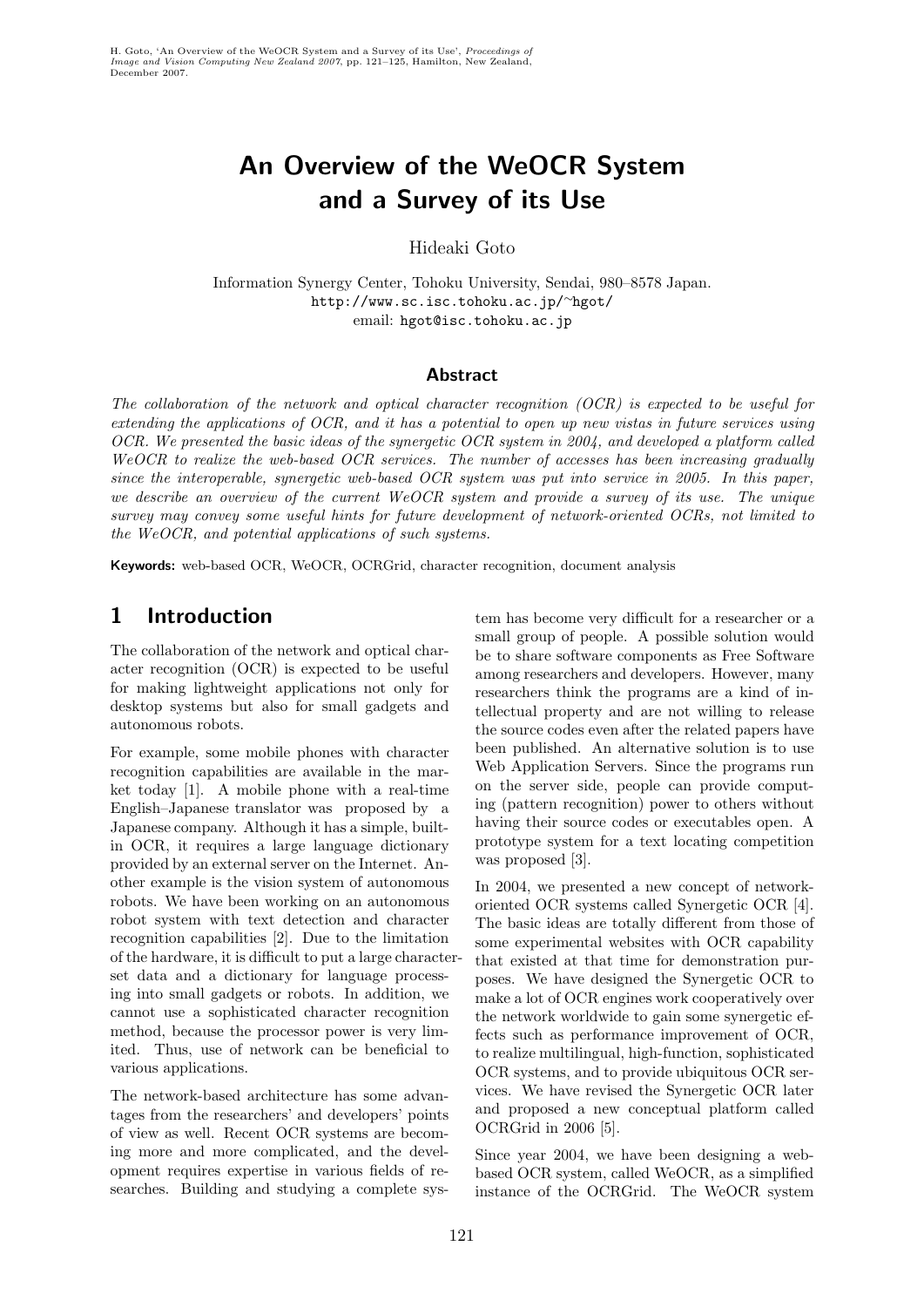

Figure 1: OCRGrid platform.

was put into service in 2005. One of the biggest concerns of a web-based OCR is about the privacy of documents. A simple question arises — Do people really want to use a system like that? To answer this question, we probably need to investigate the usage of the system.

In this paper, we describe an overview of the current WeOCR system, present the usage statistics, and provide a survey of its use to obtain some useful hints for future development of the WeOCR and potential applications of OCR.

# 2 Overview of the WeOCR System

#### 2.1 Basic Concept

The OCRGrid is a conceptual platform, while the WeOCR is an implementation of the OCRGrid based on HTTP (HyperText Transfer Protocol).

The basic concept of the OCRGrid is rather simple. A lot of OCR servers are deployed on a network as shown in Figure 1. The OCR servers work either independently or cooperatively communicating with each other. A client connects to one of the OCR servers and sends text images to it. The servers recognize the images and send the recognition results (i.e. character codes, etc.) back to the client.

Although the OCRGrid is expected to be used worldwide over the Internet, we may use any networks such as wireless networks, corporate local area networks (LANs), virtual private networks (VPNs), interconnection networks in parallel servers, and even interprocess communication channels.

Some potential applications of the platform have been discussed in [4, 5].

Unlike some commercial OCR systems equipped with web interfaces, we are expecting the WeOCR servers will be supported by the communities of researchers, developers, and individuals as well as application service providers.



Figure 2: Directory-based server search system.

### 2.2 WeOCR Toolkit

Making a web-based OCR from scratch as an application server requires a lot of expertise about network programming and network security. Since many OCR developers and researchers are not so familiar with network programming, we have developed a toolkit  $^1$  to help those people build secure web-based OCRs easily. The toolkit consists of some interface programs and filter programs that work together with the web server.

The document image is sent from the client computer to the WeOCR toolkit via the Apache web server program. The programs in the toolkit check the image size, examine the file integrity, uncompress the file if necessary, convert the image file into a common file format, and invoke the OCR software. The toolkit includes some programs used for protecting the web server from malicious attacks or from the defects of the OCR programs.

The recognition results are converted into HTML data and sent back to the client.

To enable the end users to search for appropriate OCR engines easily, we have developed a directorybased server search system. Figure 2 depicts the overview.

A specification file written by the server administrator is attached to each OCR engine. The specification file is written in XML (eXtensible Markup Language) so that automated data handling becomes easy. The file describes the specifications of the server, including the location (URL) of the server, the location of the application interface program (CGI), the name of the OCR engine used, supported languages, supported document types, etc. The portal server has a robot program for collecting the specification data automatically and periodically from the OCR servers. The robot analyzes each specification file in XML and update the database entries. A simple search program picks up the OCR servers that match the client's needs from the database and shows the search results.

The toolkit and the server search system may be easily adapted to other online applications related

<sup>&</sup>lt;sup>1</sup>The toolkit is available at http://weocr.ocrgrid.org/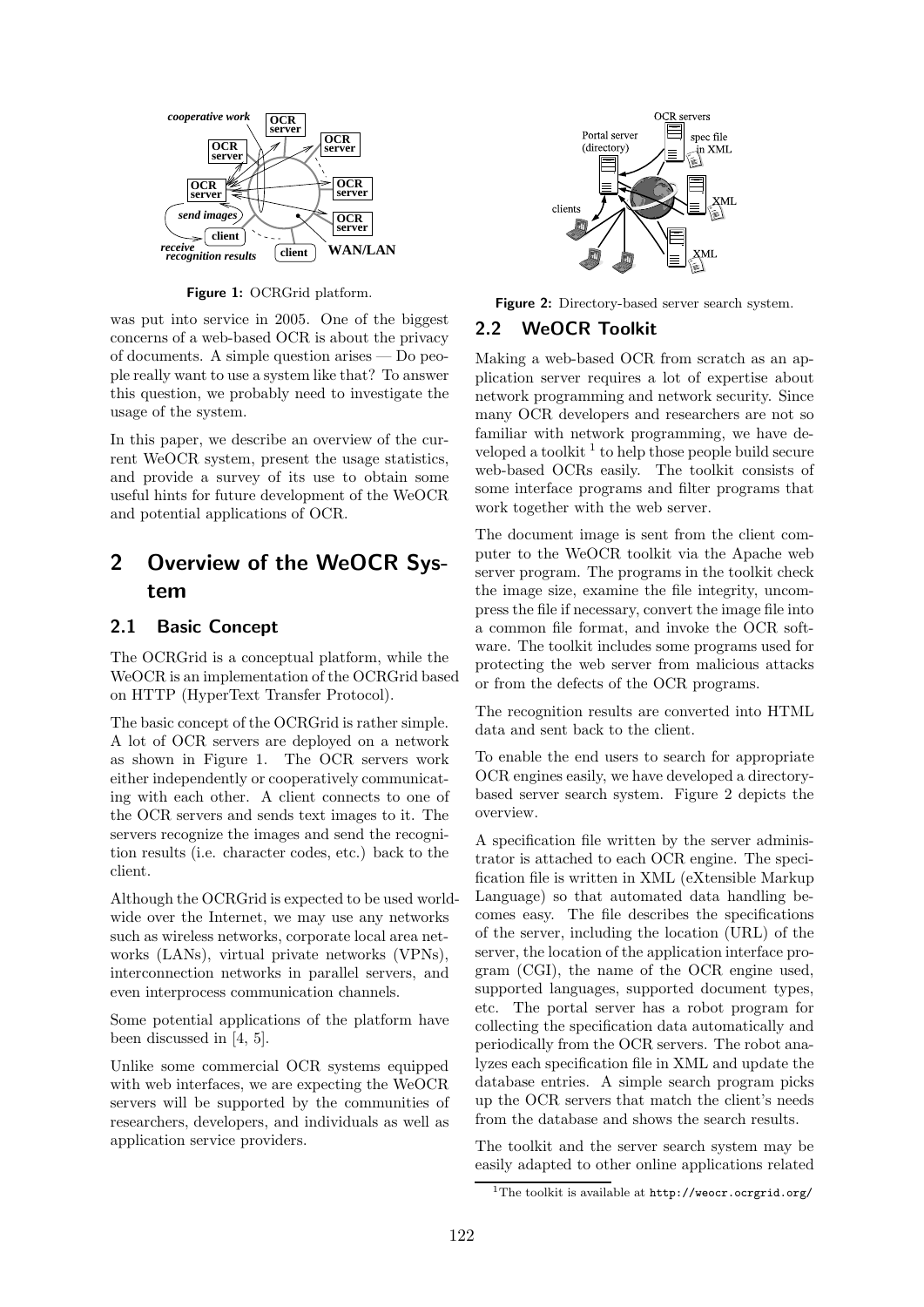| Server              |           |                           |            |                                    |
|---------------------|-----------|---------------------------|------------|------------------------------------|
| (location)          | $Sub-ID$  | Engine                    | Deployed   | Description                        |
| ocr <sub>1.sc</sub> | ocrad     | <b>GNU</b> Ocrad          | Feb 2005   | Western European languages         |
| (Japan)             | gocr      | <b>GOCR</b>               | Nov 2005   | Western European languages         |
| appsv.ocrgrid       | ocrad     | GNU Ocrad                 | Jun 2006   | Western European languages         |
| $(\text{Japan})$    | hocr      | HOCR.                     | Jun 2006   | Hebrew OCR                         |
|                     | tesseract | Tesseract OCR             | Aug 2006   | English OCR                        |
|                     | scene     | Tesseract OCR             | Apr 2007   | Scene text recognition for English |
|                     |           | $+$ private preprocessor  |            | (experimental)                     |
| ocr.ekitap          | ocrad     | GNU Ocrad                 | Aug $2006$ | Turkish OCR                        |
| (Turkey)            |           | $+$ private postprocessor |            |                                    |
| asv.aso             | ocrad     | GNU Ocrad                 | Aug $2006$ | Western European languages         |
| $\rm (Japan)$       | tesseract | Tesseract OCR             | Aug $2006$ | English OCR                        |

Table 1: WeOCR servers (as of Aug. 2007)

to computer vision and pattern recognition.

### 2.3 Available Servers

Table 1 shows the WeOCR servers available on the Internet as of Aug. 2007.

All the servers are constructed based on Open Source OCR software so far. Although these OCR engines work very well with some limited kinds of documents, the average performance is basically inferior to that of the commercial products. Thanks to the Tesseract OCR [6], the situation is improving. The Tesseract OCR, under intensive development at Google, outperforms other Open Source OCR engines in many cases. We hope the performances of these Open Source OCR engines will be improved further.

Two of the WeOCR servers are equipped with some private programs to improve the performance or to enhance the functions. Any developers can provide experimental services in this way without having their program codes open to the public.

We would like to ask more developers and researchers to deploy OCR servers to demonstrate or to show off their state of the art engines, and also to provide free services for constructing a ubiquitous OCR network to make OCR technologies popular among users worldwide.

# 3 A Survey on WeOCR Usage

### 3.1 Access Statistics

We are interested in how frequently the WeOCR servers are used. Note that every image submission page (portal site) has a warning message: "Do not send any confidential documents." Some detailed information about the privacy is also provided.

A survey was conducted from Nov. 2005 to Sep. 2007. Figure 3 shows the monthly access counts on the two WeOCR servers, appsv.ocrgrid and ocr1.sc, in our laboratory. The numbers of requests to six engines are added together. The line "access" represents the numbers of requests, while another one "image ok" shows the numbers of successful image uploading. The failures are mainly due to file format mismatch and interrupts of data transmissions.

The number of accesses has been increasing gradually since the first server was put into service in 2005, despite the privacy concerns. We have about 3,000 accesses per month today. This suggests that there are a lot of applications of OCR in which privacy does not matter. The most popular engine is Ocrad, and its usage accounts for about 61% of the total number of requests within the survey period.

Unfortunately, many of the recognition results are full of garbage and are not so satisfactory. It seems many people are using the servers on a trial basis so far. Some people seem to be repeatedly using the servers after they have found some nice conditions for better recognition results. We probably need to add better OCR engines with sophisticated preprocessing, layout analysis, and postprocessing as soon as possible.

### 3.2 Analysis of Processed Documents

In order to analyze the applications of OCR, we have examined the images sent to the server appsv.ocrgrid, which is hosting four OCR engines. The survey was conducted from July 1 to July 31, 2007. We have manually classified 294 images by visual inspection. At least 13 images appeared to be popular test images and synthetic test data. We cannot show the actual images in this paper because of the privacy protection.

Figure 4 depicts the image types. 42.9% of the images are taken from the computer screens. This high rate is mainly because the users grabbed the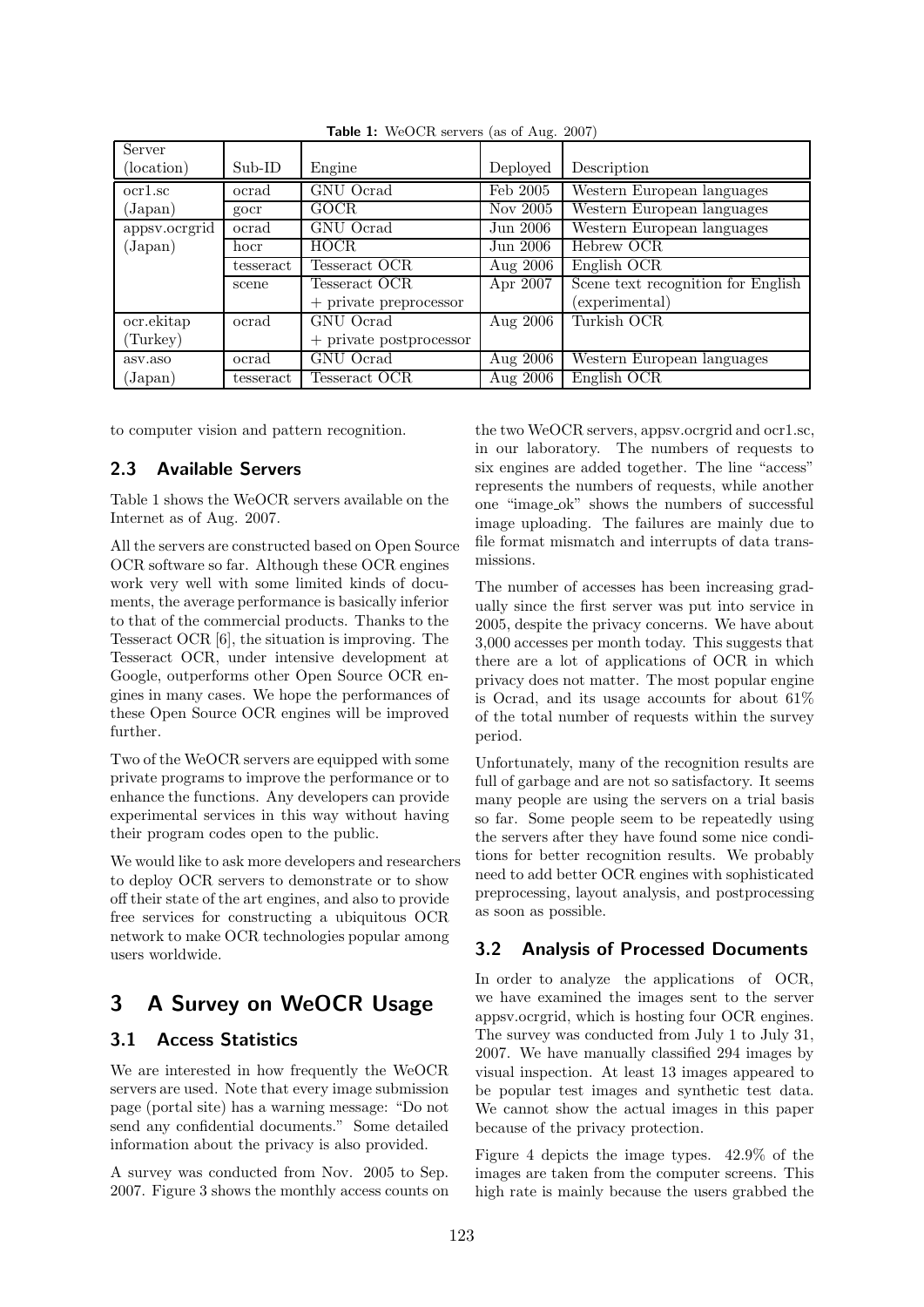

**Figure 3:** Monthly process counts. (appsv  $+$  ocr1)



Figure 4: Types of submitted images.

Table 2: Document types of submitted images.

| ocument types or submitted. |                  |  |  |  |
|-----------------------------|------------------|--|--|--|
| type                        | $\%$             |  |  |  |
| <b>CAPTCHA</b>              | 21.6             |  |  |  |
| book                        | 19.1             |  |  |  |
| table/form                  | 13.7             |  |  |  |
| signboard                   | 11.9             |  |  |  |
| text only                   | 10.4             |  |  |  |
| scene                       | 4.7              |  |  |  |
| application screen          | 4.3              |  |  |  |
| video (caption)             | 4.0              |  |  |  |
| menu                        | 2.9              |  |  |  |
| comic                       | 2.2              |  |  |  |
| handout                     | $\overline{2.2}$ |  |  |  |
| fax invoice                 | 1.8              |  |  |  |
| journal/newspaper           | 1.4              |  |  |  |
| others                      | 5.8              |  |  |  |

on-screen images just for trial purposes. However, some images suggest that the users actually wanted to have some image text recognized. Some applications do not allow users to pick up text data by a pointer device.

The images taken by digital cameras accounts for 18.7%. This percentage is much higher than we expected. Most of the images are scene images. Some book images and license plate images are included. Digital camera is obviously becoming a handy document input device.



Figure 5: An example of CAPTCHA image.

Table 2 shows the breakdown of the document types. Note that the ranks are not so reliable because the sample set is quite small.

One of the popular data types is the CAPTCHA [7]. CAPTCHA is widely used today for protecting websites from robot attacks. We have seen a lot of CAPTCHA or CAPTCHA-like images (Fig.5). The users' intentions are not clear. Some people may be challenging the CAPTCHA system or the OCR engine. Some others might be just examining some text images with complex backgrounds. CAPTCHA image would not be an important target of OCR since it is designed not to be recognized by any OCR.

Table/form processing and signboard recognition seem to be strongly desired. The menu images were taken by a camera. Automatic recognition and translation of food menus must be very useful for travelers.

Some other interesting objects are comics, invoices, product packages, receipts, gene codes, and personal memos.

A more detailed survey using a much larger set of samples is interesting and may be included in our future work.

### 3.3 Applications of the WeOCR

The WeOCR platform has been used in some different ways.

Majority logic has been known to be useful for combining multiple classifiers and improving the accuracy of character recognition [8]. We have